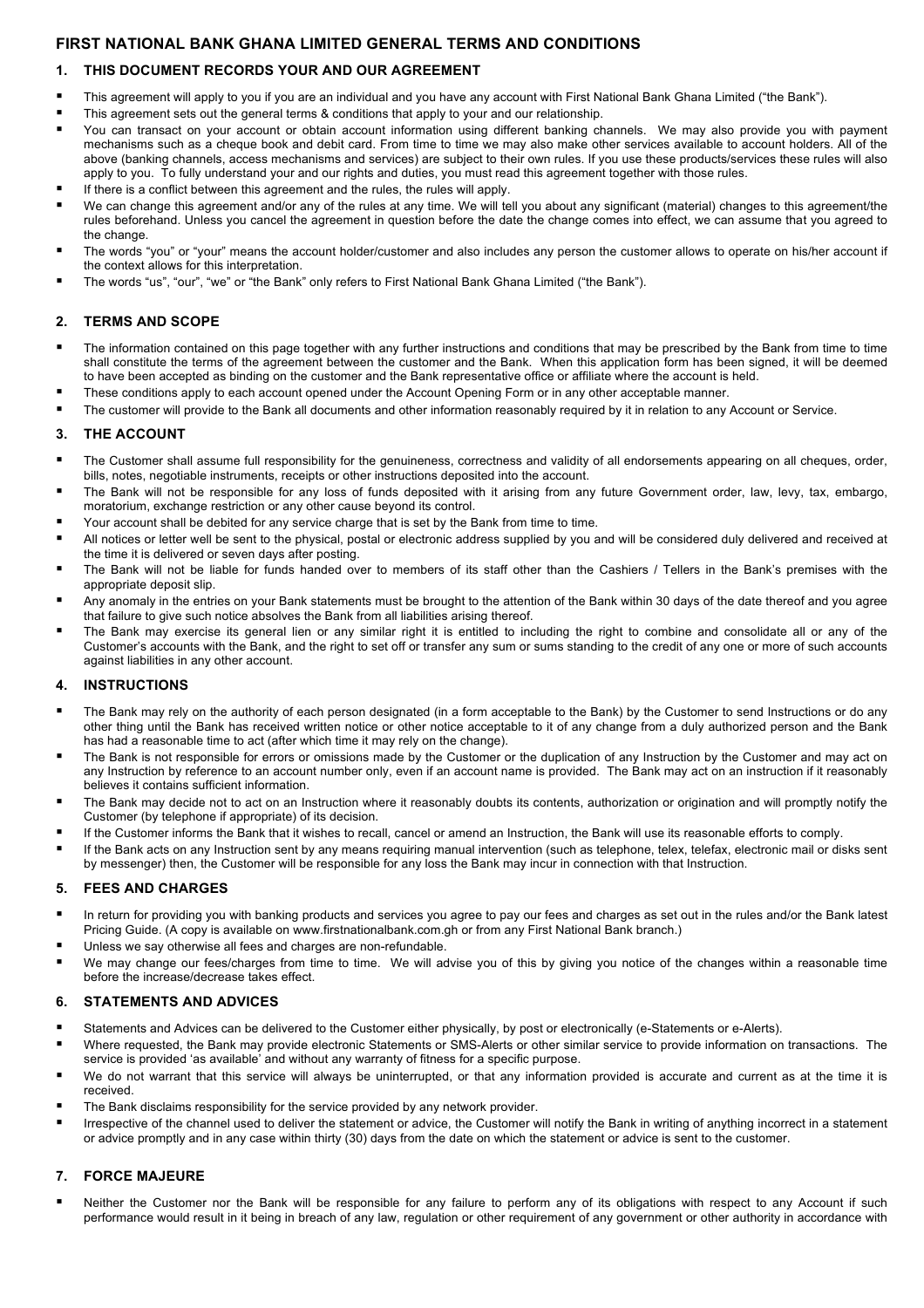which it is required to act or if its performance is prevented, hindered or delayed by a Force Majeure Event; in such case its obligations will be suspended, for so long as the force Majeure Event continues (and, in the case of the Bank, no other representative office or affiliate shall become liable). "Force Majeure Event" means any event due to any cause beyond the reasonable control of the relevant party, such as restrictions on convertibility or transferability, requisition, involuntary transfers, unavailability of any system, sabotage, fire, flood, explosion, acts of God, civil commotion, strikes or industrial action of any kind, riots, insurrection, war or acts of government.

### **8. SHARING OF INFORMATION**

- The Bank will treat information relating to the Customer as confidential, but (unless consent is prohibited by law) the Customer consents to the transfer and disclosure by the Bank of any information relating to the Customer to and between the representative offices, affiliates and agents of the Bank and third parties selected by any of them, whenever situated, for confidential use (including in connection with the provision of any Service and for data processing, statistical and risk analysis purposes).
- The Bank and any representative office, affiliate, agent or third party may transfer and disclose any such information as required by any law, court, regulator or legal process.

#### **9. ELECTRONIC MONITORING OR RECORDIING**

The Customer and the Bank consent to telephonic or electronic monitoring or recording for security and quality of service purposes and agree that either may produce telephonic recording or computer records as evidence in any proceedings brought in connection with these conditions or any local conditions.

#### **10. JURISDICTION**

In relation to any account these conditions governed by the laws of Ghana and by the laws of the Bank's Group Members to the extent consistent with the laws of Ghana.

#### **11. HOW WE TREAT YOUR PERSONAL INFORMATION**

- We will treat your personal information as confidential and take all reasonable steps to protect your personal information. We will only disclose your personal information if:
	- $\circ$  the law requires us to do so;
	- o it is in the public interest to do so;
	- o our interests require disclosure; or
	- o you have given us your consent.
- In order to consider your application for any First National Bank products or services or maintain a relationship with you, you agree that we may as part of our checking and account maintenance processes – do the following:
	- o get certain of your personal information from any other party (e.g. a credit bureau or a government agency);
	- o disclose some of your personal information to these parties in order to get the information we need. If we do this we will never disclose more information than we need to.

#### **12. ADDRESS FOR SENDING CORRESPONDENCE AND LEGAL NOTICES**

- We may communicate with you using any means (electronically, fax, paper).
- We will send any communications (including statements) to the last email address, telephone; cellphone or fax number we have on record for you or that is known. We may also communicate with you using our website, our banking channels (online, cellphone, ATM or our branches) or by means of a publication/advertisement in the media.
- We will serve legal notices and summonses at the last street address we have on record for you. You choose this address as your domicilium address for serving legal notices and summonses.
- You must send any legal notices or summonses to the following address, which we choose as our domicilium: ACCRA FINANCIAL CENTRE  $-6<sup>th</sup>$ Floor, Intersection of Independence Avenue and Liberia Road, Asylum Down, Accra, Ghana.
- You must immediately tell us if any of your addresses, phone or fax numbers change.
- You can do this by contacting us, visiting any First National Bank Branch or by writing to us using the telephone number or address we have advised for this purpose. (If you change your street address, you must provide proof of your new address.) It may take up to 7 (seven) days for the change to be recorded on our systems.
- So we can maintain and update your records you agree that we may obtain your addresses and contact numbers from other companies in the FirstRand Limited Group. We will only use this information as per 4 above.
- Any correspondence we send to you by:
	- $\circ$  post, will be considered to have been received by you within 14 days from the date on which we posted it;
		- o by fax, email or SMS, will be considered to have been received by you on the day it was sent, or in the case of a Saturday, Sunday or public holiday, on the next business day.
- ! Any notices or correspondence we post on our website, our ATM network, our branches or in the media will be considered to have been received by you on the date it was published.

### **13. AUTHORISED USERS**

- If you complete the necessary bank form, we will allow another person to use your account.
- You will be liable for all debts incurred by such authorised users including our fees and charges, any overdrawn amounts plus interest on those amounts. You will be liable for any actions and omissions on the part of the authorised user.
- You understand the risks involved in giving another person access to the account and have considered the restrictions that should apply.
- You must provide correct and up to date information about the authorised users on your account/s and you alone are responsible for deciding and checking what rights must be given to authorised users.
- You can cancel your authority at any time by completing the required bank forms. You will be liable for all transactions made before the authority was cancelled, including future dated payments and cheques.
- The authority given to any authorised users comes to an end when you terminate the authority or where the law provides, such as on your death or if you become legally incompetent. !

## **14. FOREIGN ACCOUNT TAX COMPLIANCE ACT**

- " The Customer hereby certifies that, unless otherwise disclosed to the Bank in writing, the Customer:
	- does not have citizenship in the United States of America:
	- ! is not tax resident in the United States of America;
	- is not a national of the United States of America;
	- was not born in the United States of America;